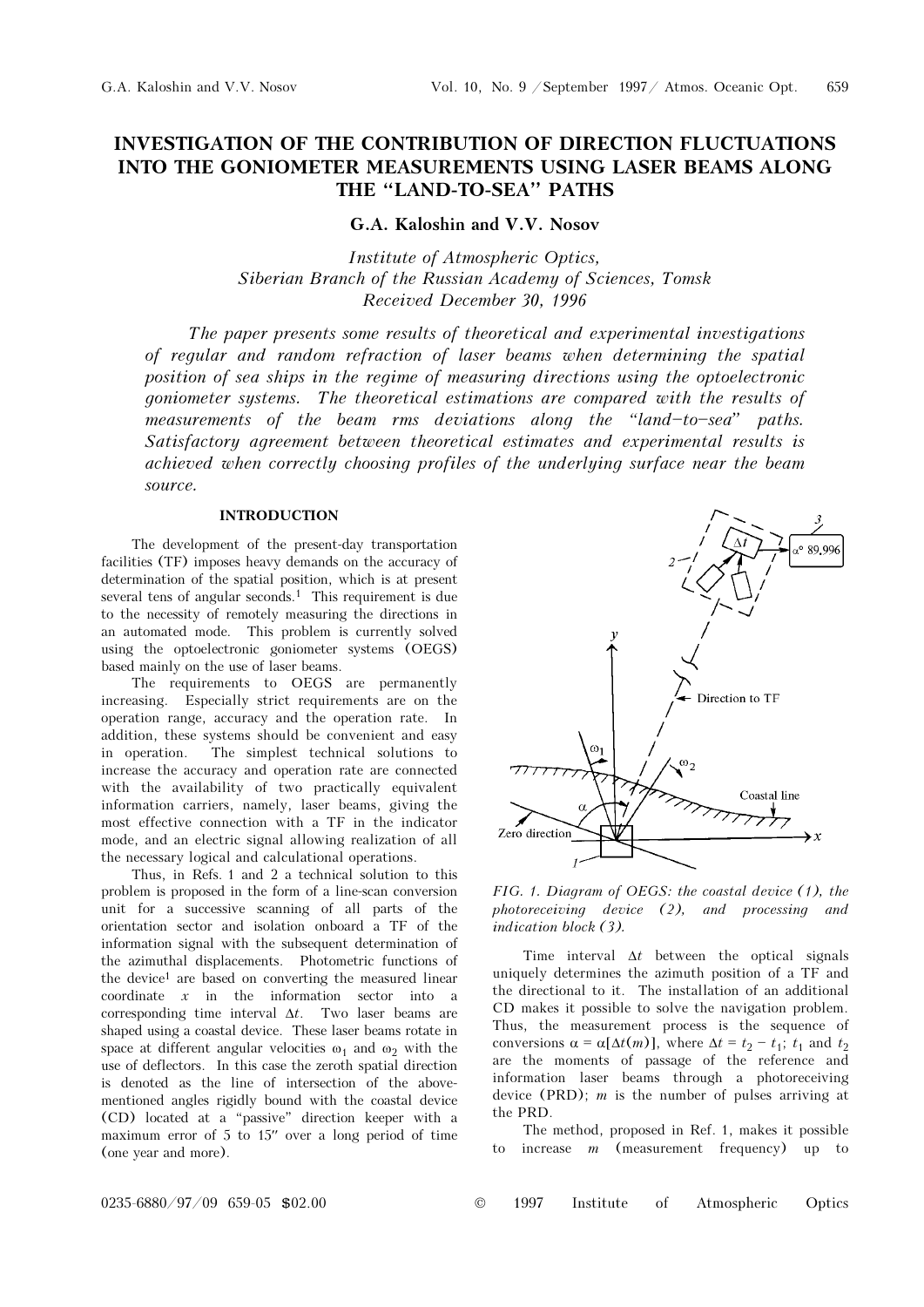$25 - 30$  Hz. This enables one to record the running value of the angular drift of a TF within certain accuracy.

For a successful operation of the up-to-date OEGS a detailed account is needed of the components making up the sum measurement error α. The rms deviation σ<sub>Σ</sub> when measuring α is determined as the sum of the rms deviation (RMSD) due to the instrumental error  $\sigma_i$ , and RMSD contributed by the turbulent atmosphere,  $\sigma_a$  due to the lateral regular and random shifts of the laser beam,

$$
\sigma_{\Sigma} = \sqrt{\sigma_i^2 + \sigma_a^2} \ .
$$

The primary goal of this paper was the theoretical and experimental investigation of  $\sigma_a$  above the underlying surface of the "land-to-sea" type.

The paper presents some results of theoretical estimates of the lateral refraction and variance of random shifts of the laser beam performed for the paths over the ground and sea surface for zenith angles 90°, 87.5°, 85° and 75° for the radiation source location under conditions of coastal mountainous country. The results of calculation are compared with the experimental data obtained using OEGS at the distances up to 5 km.

# 1. THEORETICAL ESTIMATES

#### 1.1. Regular lateral refraction

Experimental investigations3 have shown that vertical gradients of air density are, on the average, by two orders larger than the horizontal gradients. The refraction angles in the vertical plane are by two orders larger than the refraction angle in the horizontal plane. For the conditions of standard atmosphere the refraction in the vertical plane does not exceed several angular minutes at a distance up to 100 km, and the lateral refraction in this case does not exceed one second. Only in some extraordinary cases, when a laser beam propagates close to the walls heated by the sun under urban conditions, the values of lateral refraction up to 20′′ were recorded.<sup>3</sup>

The lateral refraction is usually calculated by the expression<sup>3</sup>

$$
r_1 = PL / (T^2 \cos \alpha) \tan (\kappa_1 + \kappa_2 \gamma) \sin(A - Q),
$$
 (1)

where  $k_1 = 0.28$ ;  $k_2 = 8.1$ ; p is the air pressure in mb;  $T$  is the absolute temperature at the observation point; γ is the vertical gradient of temperature (degs/m); τ is the angle of inclination of the layers having the same index of refraction to the horizontal plane or the angle, calculated from the zenith point to the vector  $\nabla n$ , directed toward the decrease of the index of refraction  $n$ ; A and Q are the azimuths of the observed direction and the vector  $\nabla n$ ; L is the distance;  $\alpha$  is the elevation angle of the observed source.

The inclination of layers of equal index of refraction, due to the horizontal gradients, can be calculated by the expression

$$
\tau = -2.068 \cdot 10^3 \Gamma + 58.85 G, \tag{2}
$$

where Γ is the horizontal gradient of temperature  $(\text{degs}/m)$ ; G is the horizontal gradient of pressure  $(mb/m)$ , being on the average  $(1-5)\cdot 10^{-5}$  mb/m. The values of  $\Gamma$  above the water surface at 2 m height, as a rule, are  $\pm 1.5 \cdot 10^{-4}$  degs/m and decrease sharply with the increase of the beam height.

Let us now determine, using Eqs. (1) and (2), the value of  $r_1$  for the distance  $L=30$  km. For some average conditions of (standard) atmosphere we have:  $T = 280 \text{ K}, \qquad p = 1000 \text{ mb}, \qquad \Gamma = +10^{-4} \text{ degs/m},$ G =  $-5.10^{-5}$  mb/m,  $\gamma = 0.006$  degs/m,  $A - Q = 90^{\circ}$ , and  $\alpha = 1^{\circ}$ . Then  $\tau = -0.21^{\circ}$ , and  $r_1 = -0.46'$ . From Eq. (1) we also see that  $r_1$  decreases proportionally to the decrease of L.

#### 1.2. Random refraction

In the atmospheric boundary layer the turbulence structure is determined by the Monin-Obukhov similarity theory.<sup>4</sup> The parameter  $C_n^2$  characterizes the intensity of turbulent pulsations of the index of refraction and is connected with the meteorological parameters by the relationships:

$$
C_n^2 = \left[ (79 \ P/T^2) \cdot 10^{-6} \right]^2 C_T^2, P \text{ [mb]}, T \text{ [K]},
$$
  

$$
C_T^2 = c^2 \alpha^2 (R_i) \left( \alpha_k h \right)^{4/3} \left( \frac{\partial T(h)}{\partial h} \right)^2, R_i = \frac{g}{T} \frac{\partial T/\partial h}{(\partial u/\partial h)^2},
$$

where q is the acceleration of gravity;  $p$  and  $T$  are the pressure and temperature;  $\frac{\partial T}{\partial h}$  and  $\frac{\partial u}{\partial h}$  are the altitude gradients of temperature and wind velocity;  $\mathbf{x}_k = 0.4$ ;  $c^2 = 2.8$ . The plot of  $\alpha^2(R_i)$  may be found in Ref. 5. The distribution of  $C_n^2$  values near a flat underlying ground surface is illustrated by Table I.<sup>7</sup>

TABLE I. Values of  $C_n^2$  over steppe at  $h = 2.5$  m.

| Time      | Range of most<br>probable values,<br>$C_n^2$ , m <sup>-2/3</sup> | Probability<br>of being in the<br>range |
|-----------|------------------------------------------------------------------|-----------------------------------------|
| Daytime   | $5.4 \cdot 10^{-14} - 5.4 \cdot 10^{-13}$                        | 84                                      |
| Nighttime | $5.4 \cdot 10^{-15} - 5.4 \cdot 10^{-14}$                        | 69                                      |
|           | Evening, morning $5.4 \cdot 10^{-16} - 5.4 \cdot 10^{-15}$       | 66                                      |

The typical range of values of  $C_n^2$  during a summer day under clear sky conditions is determined by the inequality5:

 $10^{-17}$  m<sup>-2/3</sup>  $\leq C_n^2 \leq 10^{-13}$  m<sup>-2/3</sup>.

During the daytime because of the difference in heating of the dry land and sea surface the values of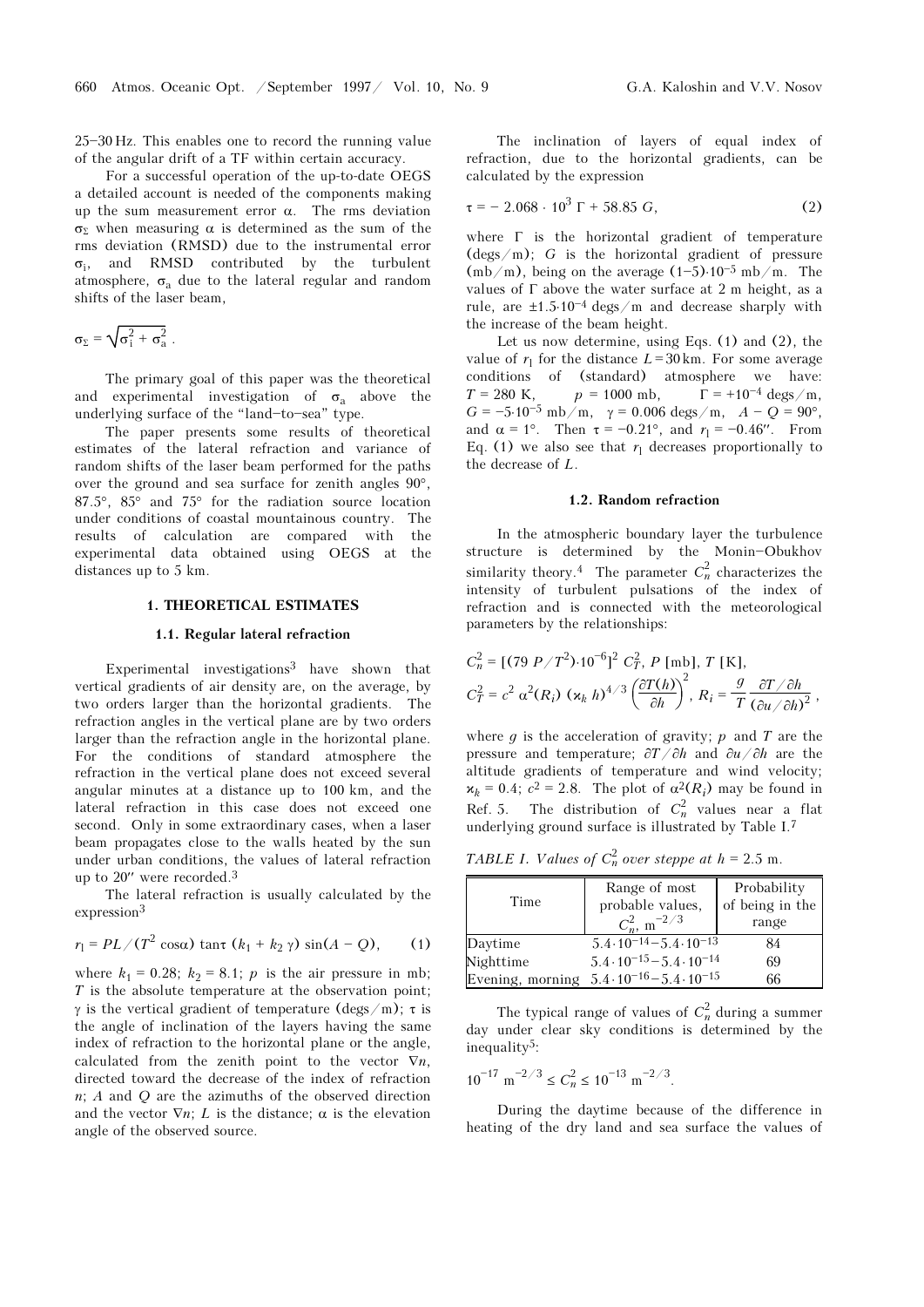$C_n^2$  close to the sea surface are usually less than those near the dry land surface.

In the estimates we used an average model of the altitude profile  $C_n^2(h)$ ,

 $\frac{n}{\cdot}$ 

$$
C_n^2(h) = C_{n_0}^2 (h/h_0)^{-2/3} e^{-h/h}
$$
  

$$
C_{n_0}^2 = C_n^2(h_0), h = 3200 \text{ m},
$$

where  $h_0$  is the altitude of the measurement source over the underlying surface. For the most probable values of  $C_{n_0}^2$  this model provides a good agreement with the experimental data.6,7

In accordance with Ref. 8 the rms deviation of the laser beam sighting axis  $\sigma_a$  for horizontal and oblique paths was calculated by the following formula:

$$
\sigma_{a}^{2} = 4.1 L a^{-1/3} \int_{0}^{1} d\xi (1 - \xi)^{2} C_{n}^{2}(h(\xi L)) \times
$$
  
 
$$
\times \{C^{-1/3} (\xi L) - [C^{2} (\xi L) + \beta (h(\xi L))]^{-1/6}.
$$
 (3)

Here  $h(\xi L) = \sqrt{\xi^2 L^2 + (R + h_0)^2 + 2(R + h_0)} \xi L \cos\theta - R$ is the running height of the path point; ξL is the distance from a running point of the path to the emitter;  $h(0) = h_0$ ; R is the Earth's radius;  $\theta$  is the receiver zenith angle at which the receiver is visible from the source location;  $0 \le \theta \le \pi/2$ ,  $β(h) = 2[0.4h/(2πa)]^2$ ; *a* is the radius of the source emitting aperture; L is the path length;  $\alpha(\xi)$  = =[1+( $\xi L/a$ ) tan( $\varphi_0/2$ )]<sup>2</sup> +  $\Omega^{-2} \xi^2$  +  $8\sigma^{12/5}(\xi) \Omega^{-1} \xi^{16/5}$ ,  $\Omega = ka^2/L$ ;  $\sqrt{\alpha \xi}$  is the running, along the path, mean laser beam radius normalized to its value at the source

output  $(Q(0) = 1)$ ;  $\varphi_0$  is the full angle of the initial divergence of an optical beam;  $k = 2\pi/\lambda$  is the wave 1

number, 
$$
\sigma^2(\xi) = 0.82 k^{7/6} L^{11/6} \int_0^{\xi} dt (1-t)^{5/3} C_n^2(h(\xi t L)).
$$

Based on the algorithm (3) the angular variances of the laser beam random shifts  $\sigma_{a}$  were estimated with the account of the path passing over the ground and sea surface for different source heights (coastal equipment) and photoreceiving device on a TF and taking into account the altitude profile of  $C_n^2$ .

The estimates were tested using the following parameters characterizing the source, the path geometry and the structure characteristic of  $C_n^2$  fluctuations, namely, the source emitting the laser beam of 4, 5,  $6^\circ$ divergence; and 1 mm radius, at the wavelength of 0.63 μm. The path geometry enabled the distances over the sea  $(L_s)$  of 5; 10; 15; 20; 25; 35 km; 10; 20; 50; 100; 200 m over the land  $(L_1)$ . The source height  $(H_s = h_0)$  and receiver height  $(H_r)$  are 2.5; 5; 10; 20; 30 m; the zenith angle is 90°. The structure characteristics of the dielectric constant over the sea is  $C_n^2$ =10<sup>-14</sup>; 5⋅10<sup>-15</sup>; 10<sup>-15</sup>m<sup>-2</sup>/<sup>3</sup>.

Below a portion of the table is presented (see Table II) of the variance of the laser beam random shifts  $\sigma_a^2 = \sigma_s^2 + \sigma_1^2$ , where  $\sigma_s^2$  and  $\sigma_1^2$  are the values of the variances for segments of the path over the sea and the land, respectively. Here, as an illustration, some values of  $\sigma$  are given for the divergence 4', the beam radius 1 mm and the value  $C_n^2 = 10^{-13} - 10^{-15} \text{ m}^{-2/3}$ , being most suitable to the conditions of experimental tests, given in Table II as a fraction. The numerator corresponds to the zenith angle of 90°, and the denominator corresponds to the zenith angle of 87.5°.

TABLE II. The part of table of dispersions of a laser beam depending the path geometry, beam parameters and the medium.

| $\lambda$ = 0.63 $\mu$ m,<br>beam divergence<br>is 4', beam radius<br>$is$ 2 mm, |   |                                                        | $\sigma_1^2 \cdot 10^{10}$ , rad <sup>2</sup> |       |    |    |    | $\sigma_s^2 \cdot 10^{10}$ , rad <sup>2</sup> |                 |    |                 |    | $\sigma_{\rm a} \cdot 10^5$ , rad |    |                           |    |    |    |    |    |
|----------------------------------------------------------------------------------|---|--------------------------------------------------------|-----------------------------------------------|-------|----|----|----|-----------------------------------------------|-----------------|----|-----------------|----|-----------------------------------|----|---------------------------|----|----|----|----|----|
|                                                                                  |   | $ C_{n_0}^2 = 10^{-13} - 10^{-15},$<br>m-2/3           | $L_1$ , m                                     |       |    |    |    |                                               |                 |    |                 |    |                                   |    |                           |    |    |    |    |    |
|                                                                                  |   | $ H_{\rm S}, {\rm m} H_{\rm f}, {\rm m} L_{\rm S}$ ,km | 5                                             | 10    | 15 | 20 | 25 | 35                                            | 5 <sub>1</sub>  | 10 | 15 <sup>1</sup> | 20 | 25                                | 35 | 5                         | 10 | 15 | 20 | 25 | 35 |
|                                                                                  | 3 | 200<br>100<br>50<br>20<br>10                           | /0.09                                         | 0.025 |    |    |    |                                               | (0.35)<br>0.014 |    |                 |    |                                   |    | $^{\prime} 0.67$<br>0.197 |    |    |    |    |    |
|                                                                                  |   | 200<br>100                                             |                                               |       |    |    |    |                                               |                 |    |                 |    |                                   |    |                           |    |    |    |    |    |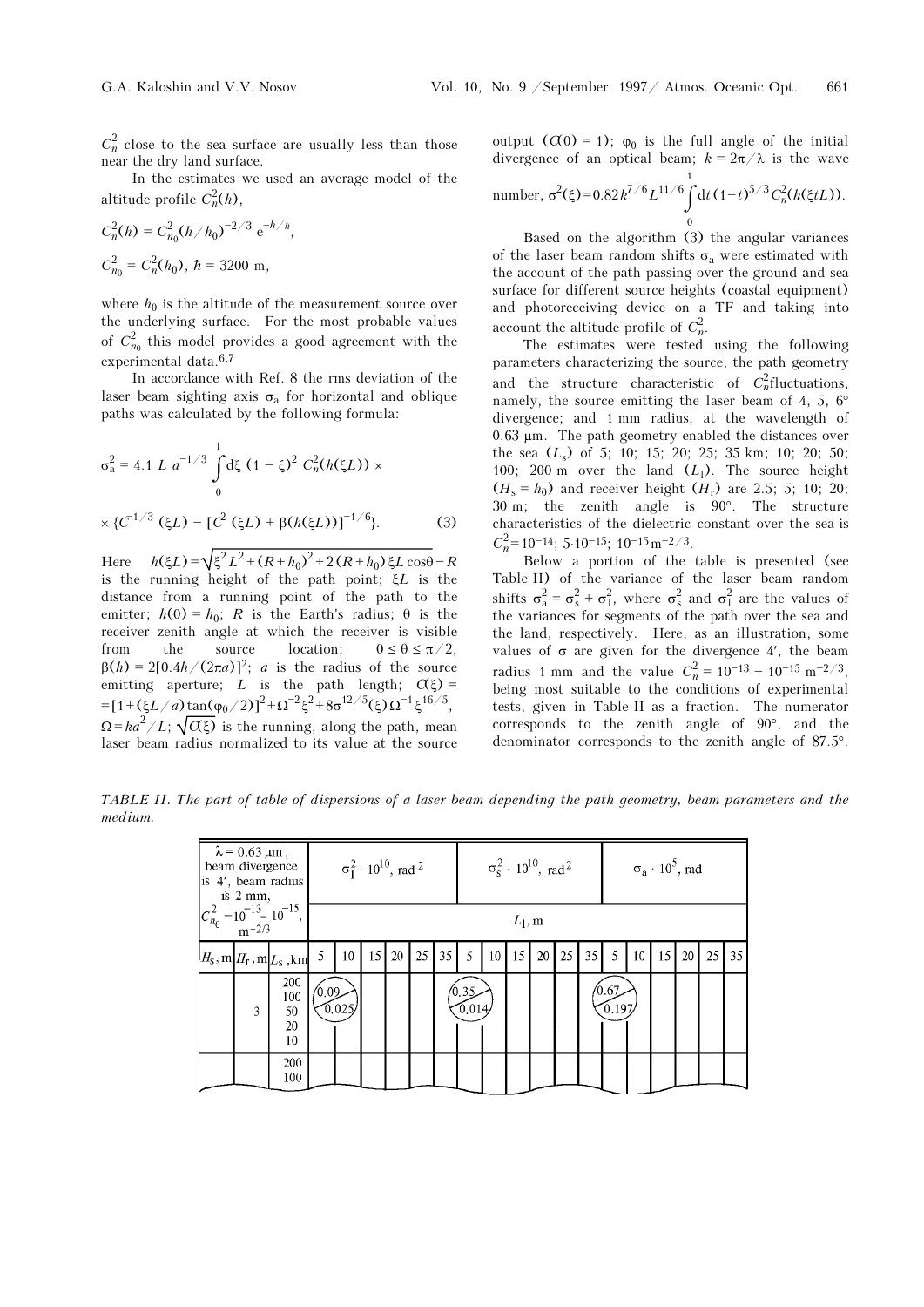For zenith angles less than 90 $^{\circ}$  the value  $\sigma$ <sub>a</sub> was estimated on the basis of the algorithm (3) for the following parameters characterizing the conditions of propagation.

The source parameters:

the radiation wavelength is  $0.63 \mu m$ ; the beam divergence is 2′; 4′; the beam diameter is 2; 5 mm. The path geometry a) coastal region: the distance over the sea is 1, 4, 10, 20, 35 km; the distance over land is 10, 100, 300 m; b) land: the distance over the land is 1, 4, 10, 20, 35 km; the zenith angle is 87.5°; 85°; 75°; c) sea: the distance over the sea is 1, 4, 10, 20, 35 km; the zenith angle is 87.5°; 85°; 75°; the source height is 1.5 m. The value of  $C_n^2$ : over the land at  $2.5 \text{ m}$  height  $-10^{-12}$ ;  $10^{-14}$ ;  $10^{-15}$  m<sup>-2/3</sup>;

over the sea at  $2.5 \text{ m}$  height  $-10^{-14}$ ;  $5.10^{-14}$ ;  $10^{-15}$  m $^{-2/3}$ .

In this case the results of calculations of  $\sigma_a$  are also presented in the tables similar to Table II, with the difference that the columns  $m_s$  and  $m_r$  are replaced by the columns "divergence" and "source radius" and the column "zenith angle" is added.

# 2. EXPERIMENTAL MEASUREMENTS OF  $\sigma_a$

The idea of the experiment is based on the indirect measurements of the variance of random shifts of a laser beam  $\sigma_a^2$  and is as follows. The rms deviations were determined when measuring the  $\sigma_{\Sigma}$  directions to CD using a TF, whose position was controlled by independent methods with a high precision. The CD position was also fixed with a high precision. Owing to a considerable bulk of data on  $\sigma_i$ , obtained during static tests in climatic chambers, the value of  $\sigma$ <sub>a</sub> was determined as

$$
\sigma_{\rm a} = \sqrt{\sigma_{\rm \Sigma}^2 - \sigma_{\rm i}^2} \ . \tag{4}
$$

This is equivalent to a prompt measurement of the beam center of gravity coordinates on a plane screen in the immediate vicinity of PRD. The coastal device with the lasers of LGN104 with the radiation wavelength 0.63 μm and the output power of 40 mW OEGS was positioned on a fixed "massive" keeper of direction with the rms error of 5′′ during a long period at 10 m hight. The PRD of OEGS was located on a TF, whose position was controlled with a high precision by two independent methods, namely, using a stationary phase radio range finder GRAS9 with the rms error of positioning, being equal to 0.7 m at a distance of  $0.2 - 60$  km, and by means of two 1 km spaced range finders of the ST-5 "Blesk" type with the rms error of distance measurement, not exceeding  $0.20$  m at a distance of  $0.002-5$  km. The PRD was focused on the CD and during  $10-15$  min at a frequency 30 Hz the values of  $\sigma_{\Sigma}^2$  were measured. Multiple measurements have made it possible to remove the influence of sea waves and regular refraction. The measurement accuracy of  $\sigma_a$  was 3.2⋅10<sup>-5</sup> rad. Simultaneously the following meteorological parameters were controlled: the wind velocity and direction, temperature and temperature gradient. The PRD potentialities at the energy potential of CD available enabled us to operate at distances up to 5 km.

The results of generalized measurements of  $\sigma_{\Sigma}$  for the two values of  $C_n^2$  are given in Table III. The rms deviations of a beam shown in the table are due to the equipment  $\sigma_i$  at similar temperatures and the beam rms deviations, obtained in the experiment  $\sigma_a^e$  and  $\sigma_a^c$ calculated at the path parameters  $L_s = 5$  km,  $L_1 = 0.2$  km,  $m_s = 10$  m,  $m_r = 3$  m, corresponding to the measurement conditions of  $\alpha$  and the beam radius being 2 mm.

TABLE III. Generalized measurement data on  $\sigma_{\Sigma}$ .

|                                                            | $\sigma \cdot 10^{-5}$ , rad $C_{n_0}^2 = 5 \cdot 10^{-15}$ m <sup>-2/3</sup> , $C_{n_0}^2 = 10^{-15}$ m <sup>-2/3</sup> , |                    |
|------------------------------------------------------------|----------------------------------------------------------------------------------------------------------------------------|--------------------|
|                                                            | $t = 10^{\circ}$ q                                                                                                         | $t = 18^{\circ}$ g |
| $\sigma_{\Sigma}$                                          | 6.7                                                                                                                        | 5.2                |
| $\sigma_i$                                                 | 2.7                                                                                                                        |                    |
| $\sigma_a^e$                                               | 6.1                                                                                                                        | 4.8                |
|                                                            |                                                                                                                            |                    |
| $=\sqrt{\sigma_{\Sigma}^2-\sigma_{i}^2}$<br>$\sigma_{a}^c$ | 2.5                                                                                                                        | 1.8                |

#### DISCUSSION

The results of measurements show that the proposed method of  $\sigma_a$  measurements gives quite satisfactory results for the experiment in a turbulent atmosphere. As follows from the theoretical estimates, the basic contribution to the variance value of random shifts of the laser beam comes from the path segment adjacent to the source.

Therefore, a correct choice of the profile model of underlying surface close to the source makes it possible to decrease the error of theoretical estimates of  $\sigma_i$ . The contribution from regular lateral refraction is by an order of magnitude less than the value of the random refraction, and at goniometric measurements can be neglected.

#### ACKNOWLEDGMENTS

The authors wish to express their gratitude to Dr. Chen Ben Nam for calculations presented in Table II and to the scientists of DTI "Optika" Dr. N.F. Nelyubin for useful discussions of the results of section 1.1, and also to Drs. A.M. Korotkov and Yu.S. Mikheev for their help in the experiments.